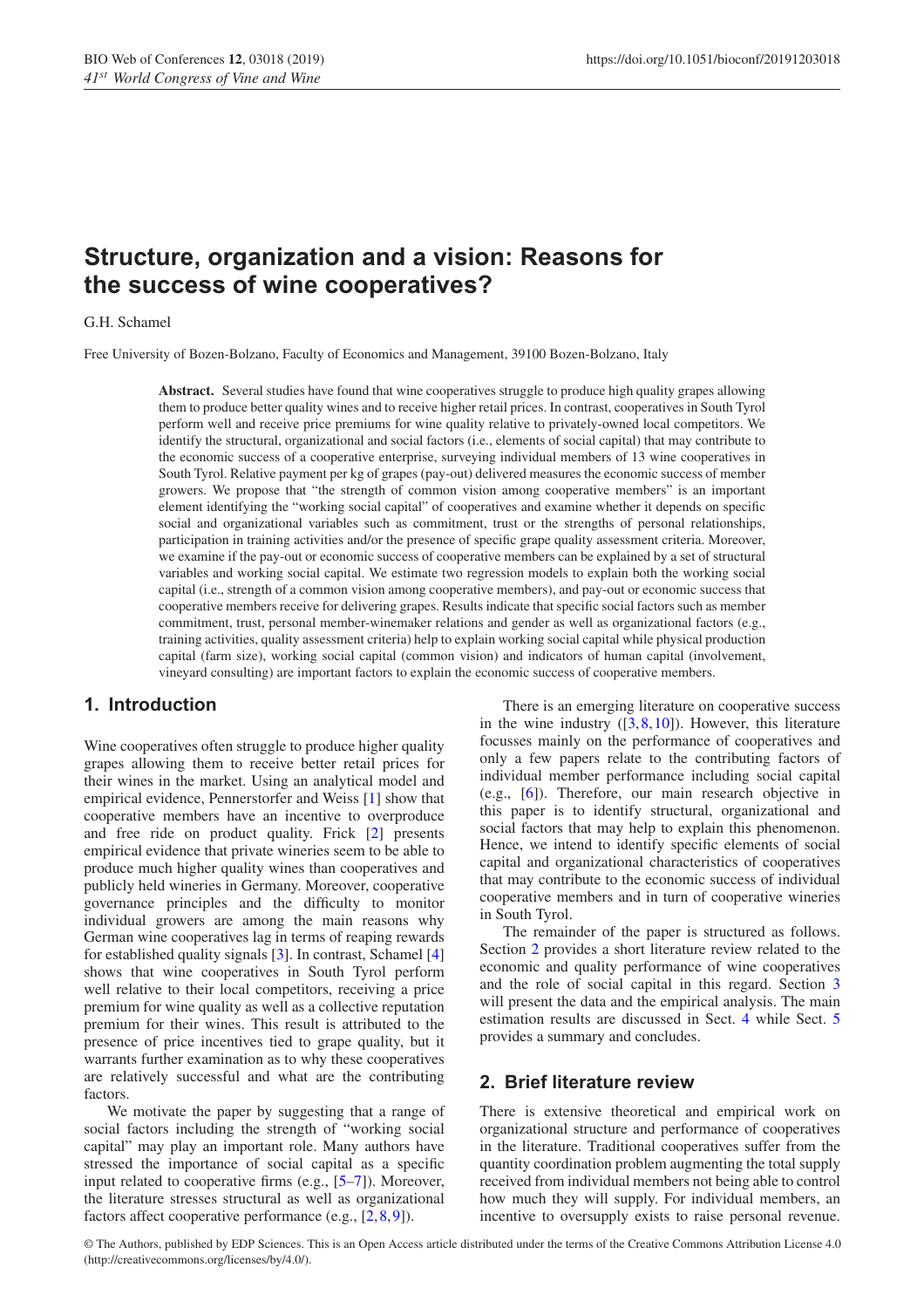However, this will increase total market supply and decrease prices. Pennerstorfer and Weiss [\[1\]](#page-3-0) use this argument to show that individual member incentives in a cooperative also lead to an interrelated quality coordination problem and to provide empirical evidence showing that wine produced by Austrian cooperatives is of lower quality relative to other firm organizations. Frick [\[2\]](#page-3-1) gets a similar empirical result for German cooperatives which perform rather poorly in terms of product quality supplied to the market relative to owner managed firms.

Recently, this issue of resilience and performance of wine cooperatives over time has received some empirical attention. Against the standard theoretical assertion outlined above [\[1](#page-3-0)], Valette et al. [\[10](#page-4-4)] show empirically that French wine cooperatives are resilient and survive longer than incorporated wineries. They attribute this to their capacity to spread the adverse effect of any shock across members giving them additional strength relative to other ownership formats. Similarly, Declerck and Viviani [\[11](#page-4-6)] identify a capacity of cooperatives to absorb fluctuations at the expense of their members. Cadot and Ugaglia [\[12](#page-4-7)] examine the organizational strategies of Bordeaux wine cooperatives in relation to member incomes highlighting the importance of downstream strategies for cooperatives to pursue. They examine the link between leverage (being a proxy for debt) and prices paid to grape producers and show that the downstream organizational strategies chosen (including exit and vertical integration) are critically related to the lending regime. Fares and Orozco [\[13](#page-4-8)] describe the tournament compensation mechanism implemented by French wine cooperatives to improve their member's performance.

Nilsson et al. [\[5\]](#page-4-0) explain the relevance of social capital for cooperatives as well as the mechanisms behind the decline of social capital in cooperatives. Social capital can be regarded as an important specific input related to cooperative [\[7](#page-4-1)]. We motivate this paper by suggesting that a range of related social factors including the strength of "working social capital" may play an important role for the economic success of wine cooperatives. Our definition of social capital is based on Coleman [\[14\]](#page-4-9) and Putnam [\[15\]](#page-4-10). Coleman [\[14](#page-4-9)] postulates that "social capital, like other forms of capital, is productive and facilitates the achievement of certain ends that would be impossible in its absence". Putnam [\[15\]](#page-4-10) identifies social capital as "social networks (among individuals) and the norms of reciprocity and trustworthiness that arise from them." Based on these definitions, we propose that "the strength of common vision among cooperative members" is an important element identifying the working social capital of cooperatives (or the network of relations among cooperative members and related norms, facilitating the achievement of economic success that would not be possible in their absence).

In Italy, wine cooperatives in the northern province of South Tyrol perform extremely well relative to their local competitors, receiving both a collective reputation and price premium for the quality of their wines [\[4](#page-3-3)]. Again this result is in contrast to the standard theoretical claim made before [\[1\]](#page-3-0) and it is in contrast to the performance of wine cooperatives in the neighbouring province of Trentino a result attributed to organizational factors and the presence of price incentives tied to grape quality [\[4\]](#page-3-3).

# <span id="page-1-0"></span>**3. Data and analysis**

In the present paper, we take a closer look at wine cooperatives in South Tyrol surveying member growers of all 13 wine cooperatives in the region. Our objective is to examine specific elements of social capital and structural indicators that in addition to organizational characteristics may contribute to the economic success of wine cooperatives and its member growers.

Or measure for the economic success is the payment (or pay-out) that cooperative member growers receive per kg of grapes delivered. Pay-out is a simple ordinal variable identifying a relative payment per kg of grapes, i.e., whether farmers received at least a 5% percent premium, a 5% discount or a price about equal to the average payout for all grape deliveries in the region in 2015 which was  $2.23 \text{ E/kg}$ .

Organizational factors examined are existing grapequality assessment criteria (e.g., *grape acidity* and *visual grading*), *vineyard management* activities (e.g., canopy management, cluster thinning), *vineyard consulting* offers, participation in regular *training activities* offered through the cooperative and active *involvement* in cooperative procedures (such as participation in the annual general meeting).

Structural variables examined are the farm size (in hectares of grape-growing) and the gender of the member grower. The average farm size per member surveyed is about 1.8 ha of grapes. 14% of the members surveyed are female. A summary of the descriptive statistics of all variables used in the subsequent empirical analysis is provided in Table [1.](#page-2-1)

Social factors examined include five-point Lickert scale measures for the strength of the member relationship with the winemaker, the strength of member commitment and member trust. We also measure the strength of common vision among cooperative members using a five-point Lickert scale. Based on Coleman [\[14\]](#page-4-9) and Putnam [\[15\]](#page-4-10), we postulate that *common vision* is an important element identifying the working social capital of cooperatives (or the network of relations among cooperative members and related norms, facilitating the achievement of economic success that would not be possible in their absence) and that relevant organizational and social factors may explain the strength of a common vision or the working social capital.

Specifically, we examine whether the working social capital of cooperatives as measured by the strength of *common vision* among cooperative members depends on specific social factors (commitment, trust, strength of the member-winemaker relation), *gender*, and specific organizational control variables (*training activity*, *vineyard management* activities, *grape acidity* and *visual grading* as quality assessment criteria):

<span id="page-1-1"></span>*Common Vision* =  $\alpha + \beta_1$  *Member Commitment* + β<sup>2</sup> *Member T r ust*

- + β<sup>3</sup> *Winemaker Relation*
- + γ1*Gender*
- + δ1*Grape Acidity*
- $+ \delta_2 V$ *isualGrading*
- + δ3*VineyardManagement*
- $+ \delta_4$  *Training Activity*  $+ \varepsilon(1)$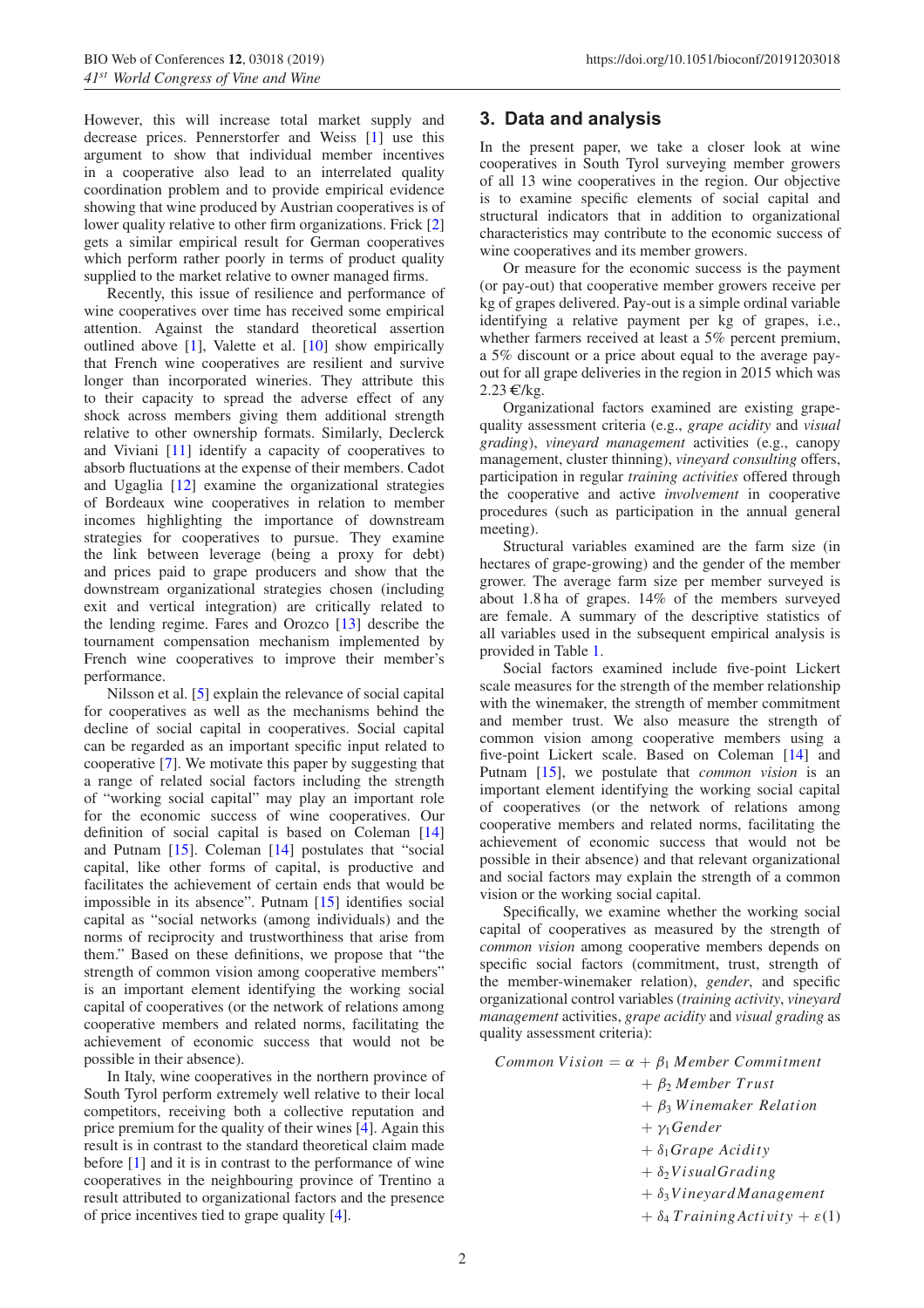| <b>Variable</b>          | <b>Mean</b> | <b>Median</b> | Min.     | Max. | Std. Dev. |
|--------------------------|-------------|---------------|----------|------|-----------|
| Pay-out                  | 2.143       | 2             | 1        | 3    | 0.770     |
| Farm Size (ha)           | 1.791       | 1.15          | 0.10     | 15   | 1.946     |
| Com1non Vision           | 3.701       | 4             |          | 5    | 1.048     |
| Vineyard Consulting      | 0.654       |               | 0        |      | 0.477     |
| Involvement              | 3.307       | 4             | 0        | 4    | 1.129     |
| Grape Acidity            | 0.352       | $\Omega$      | $\Omega$ | 1    | 0.479     |
| Visual Grading           | 0.835       | 1             | 0        | 1    | 0.372     |
| Vineyard Management      | 0.648       |               | 0        | 1    | 0.479     |
| <b>Training Activity</b> | 0.839       |               | 0        | 1    | 0.368     |
| Winemaker Relation       | 3.174       | 3             |          | 5    | 1.156     |
| Member Commitment        | 4.530       | 5             |          | 5    | 0.780     |
| Member Trust             | 3.801       | 4             |          | 5    | 1.043     |
| Gender                   | 0.860       |               |          |      | 0.348     |

<span id="page-2-1"></span>**Table 1.** Descriptive statistics.

<span id="page-2-3"></span>

| Variable      | Coef. | Std.Err. | t-stat. | Prob. |
|---------------|-------|----------|---------|-------|
| Constant      | 0.269 | 0.386    | 0.696   | 0.487 |
| er Commitment | 0.214 | 0.075    | 2.834   | 0.005 |
| mber Trust    | 0.113 | 0.055    | 2.054   | 0.041 |
| $1 \cdot 1$   | 0.220 | 0.052    | 1.507   | 0.000 |

**Table 2.** Working social capital.

| 0.269 | 0.386          | 0.696 | 0.487 |
|-------|----------------|-------|-------|
| 0.214 | 0.075          | 2.834 | 0.005 |
| 0.113 | 0.055          | 2.054 | 0.041 |
| 0.238 | 0.052          | 4.587 | 0.000 |
| 0.332 | 0.158          | 2.095 | 0.037 |
| 0.240 | 0.114          | 2.099 | 0.037 |
| 0.398 | 0.145          | 2.737 | 0.007 |
| 0.343 | 0.120          | 2.845 | 0.005 |
| 0.434 | 0.160          | 2.710 | 0.007 |
| 236   | Mean dep. var. |       | 3.712 |
| 0.347 | S.D. dep. var. |       | 1.020 |
| 16.61 | D-W stat.      |       | 1.969 |
|       |                |       |       |

**Table 3.** Dependent variable: PAY-OUT (Order Logit).

<span id="page-2-4"></span>

| Variable            | Coefficient | Std. Err.    | z-Stat.               | Prob. |
|---------------------|-------------|--------------|-----------------------|-------|
| Farm Size           | 0.362       | 0.095        | 3.801                 | 0.000 |
| Common Vision       | 0.356       | 0.131        | 2.725                 | 0.006 |
| Vineyard Consulting | 0.566       | 0.283        | 1.996                 | 0.046 |
| <b>Involvement</b>  | 0.381       | 0.117        | 3.270                 | 0.001 |
| Cut <sub>1</sub>    | 2.157       | 0.594        | 3.629                 | 0.000 |
| Cut <sub>2</sub>    | 4.205       | 0.647        | 6.502                 | 0.000 |
| Pseudo $R^2$        | 0.115       |              | Akaike info criterion |       |
| Schwarz criterion   | 2.042       |              | Log likelihood        |       |
| Hannan-Ouinn        | 1.990       | LR statistic |                       | 57.13 |

Moreover, we examine if the pay-out or economic success of cooperative members can be explained by the production structure, i.e., by physical capital (farm size), working social capital (common vision) and human capital (involvement, vineyard consulting).

<span id="page-2-2"></span>
$$
Pay - out = \alpha + \beta \operatorname{Farm}\n \operatorname{Size}\n \n + \gamma \operatorname{Common}\n \operatorname{Vision}\n \n + \delta \operatorname{Vine}\n \operatorname{grad}\n \operatorname{Consulting}\n \n + \theta \operatorname{Involvement} + \varepsilon
$$
\n(2)

Equations [\(1\)](#page-1-1) and [\(2\)](#page-2-2) are estimated using eviews 8 and a sample of 236 observations from a survey distributed to members of all 13 wine cooperatives operating in South Tyrol during 2016/17.

#### <span id="page-2-0"></span>**4. Estimation results**

The estimation results for Eqs. [\(1\)](#page-1-1) and [\(2\)](#page-2-2) are presented in Tables [2](#page-2-3) and [3,](#page-2-4) respectively. The results shown in Table [2,](#page-2-3) indicate how the hypothesized working social capital in cooperatives depends on social factors, gender, and specific organizational control variables.

All social factors (member commitment, member trust and strength of the personal member-winemaker relation) are significant and positively influence the working social capital of cooperatives as measured by a strong *common vision* among cooperative members. In a male dominated sector, it may come as no surprise that female gender has a negative and significant impact (i.e., female is the base category for the gender dummy variable). We note that member commitment and the strength of the memberwinemaker relation are highly significant. Moreover, all specific organizational control variables included in Eq. [\(1\)](#page-1-1) are significant and positively influence the working social capital in cooperatives. Relative to grape acidity, visual grading is the more significant quality-assessment criterion. It is a result in line with the highly significant member-winemaker relation indicator as visual grading of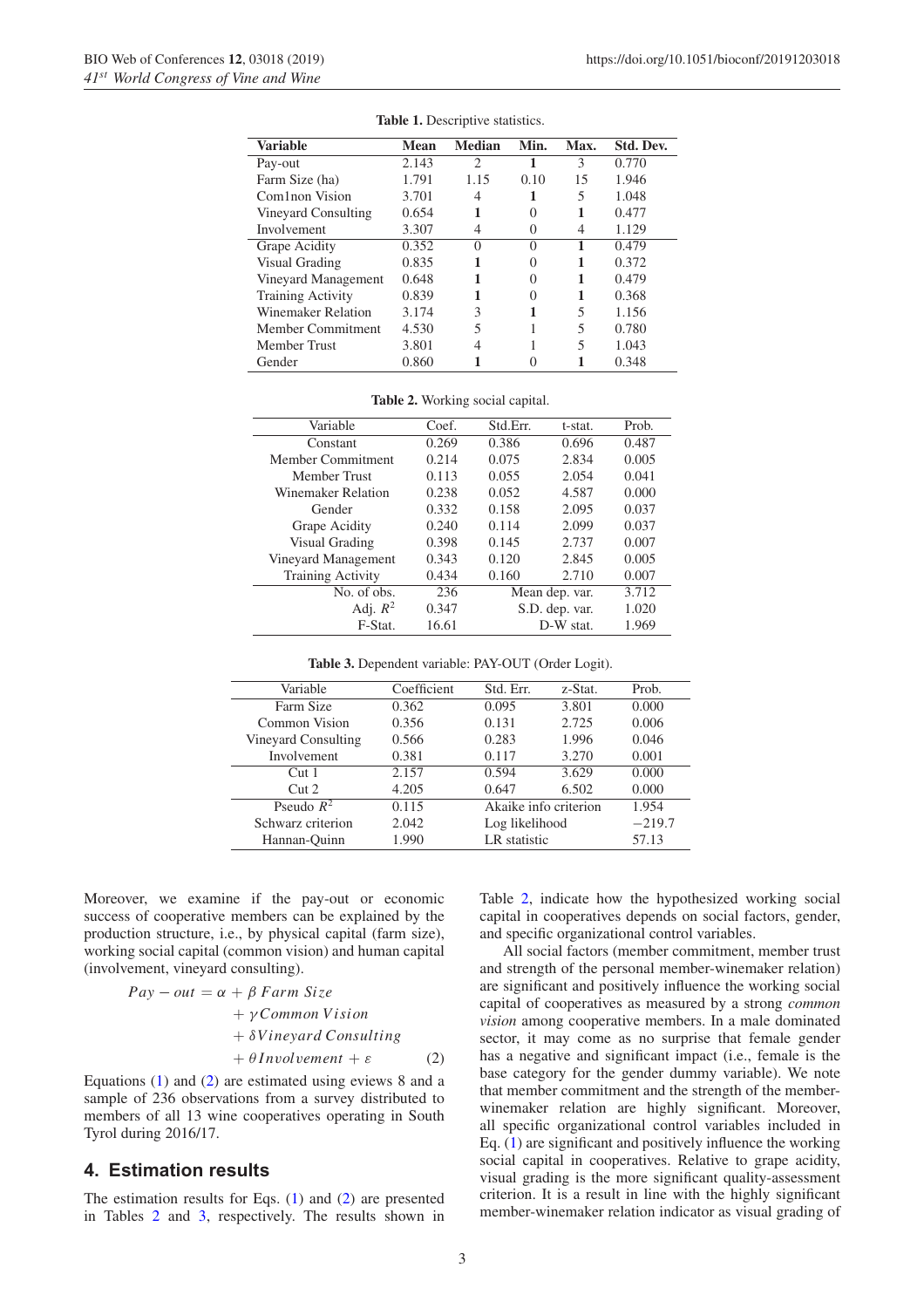<span id="page-3-5"></span>**Table 4.** Prediction Evalution for Ordered Logit Specification.

|       |     |     |     |       | Pay-out Obs. Correct Incorrect % Correct % Incorrect |
|-------|-----|-----|-----|-------|------------------------------------------------------|
|       | 54  | 19  | 35  | 35.19 | 64.82                                                |
|       | 90  | 47  | 43  | 52.22 | 47.78                                                |
| 3     | 87  | 46  | 41  | 52.87 | 47.13                                                |
| Total | 231 | 112 | 119 | 48.49 | 51.52                                                |

grape quality is typically administered by the winemaker upon delivery of the grapes. Vineyard management and training activity are also highly significant, reinforcing the quality orientation of wine cooperative in the region.

The results presented in Table [3](#page-2-4) indicate that the payout or economic success of cooperative members can be explained by the physical production capital (farm size), by the hypothesized working social capital (common vision) and by indicators of human capital (involvement, vineyard consulting). Equation  $(2)$  is estimated using a ordered logit regression model since the dependent variable is measured using only three ranked pay-out categories in relation to the average pay-out for all grape deliveries in 2015 (rank 3 or at least a 5% premium above the average pay-out, rank 2 or a price about equal to the average pay-out, and rank 1 or more than a 5% discount below the average pay-out). Thus, special attention must be given when interpreting the results shown in Table [3.](#page-2-4)

First, note that due to missing observations for the dependent pay-out variable, the results for Eq. [\(2\)](#page-2-2) are based on fewer observations  $(n = 231)$ . In Table [3,](#page-2-4) we observe that all variables are positive and significant. Physical production capital (measured by farm size) is highly significant and the more vineyards are a member owns, the more likely it is, that s/he will receive a higher-ranked pay-out category. Similarly, working social capital is highly significant and the more a member shares the common vision with other cooperative members, the more likely it is, that s/he will receive a higherranked pay-out category. Both indicators of human capital (involvement, vineyard consulting) are also significant. The more actively involved an individual member is in cooperative procedures (e.g., regular participation in the annual general meeting) he more likely it is, that s/he will receive a higher-ranked pay-out category.

In Table [4,](#page-3-5) we present the prediction evaluation for the ordered logit specification. It allows to infer how well the estimated model predicts the actual observations in the sample. Thus, it is a performance indicator of the result estimated using an ordered-logit specification for Eq. [\(2\)](#page-2-2). Thus, the estimated model predicts pay-out category 1 correctly for 35% of all observations in that category and this ratio improves to 52% for pay-out category 2 and 52% for pay-out category 3. Overall, the estimated model predicts the pay-out category for 48.5% of all observations correctly.

#### <span id="page-3-4"></span>**5. Summary and conclusion**

Aim of this paper was to identify structural, organizational and social factors (or elements of social capital) that may contribute to the economic success of a cooperative enterprise and its members. For this purpose, we surveyed 236 individual members of the 13 wine cooperatives in South Tyrol during the spring and summer of 2017. The relative payment per kg of grapes (pay-out) which growers received from their cooperative in 2015 is our measure of economic success. Based on Coleman [\[14](#page-4-9)] and Putnam [\[15\]](#page-4-10), we propose that "the strength of common vision among cooperative members" is an important element identifying the "working social capital" of wine cooperatives in our local context.

The economic success of wine cooperative members in South Tyrol in terms of relative payments received per kg of grapes may be explained by production structure, i.e., by physical capital (farm size), working social capital (common vision) and by human capital formation (involvement, vineyard consulting). With more income at stake, larger vineyard owners are much more likely to receive higher payments from their cooperative, especially if s/he shares a strong common vision of the cooperative with other members. Moreover, the more actively involved members are in cooperative procedures, the more likely they are to receive a higher payment for their grapes.

Our results confirm that working social capital in wine cooperatives may depend positively on specific social factors (e.g., member commitment, member trust and a strong member-winemaker relationship) as well as on organizational control variables (such as specific quality-assessment criteria or vineyard management and training activities. Further strengthening these social factors and organizational indicators may reinforce the quality orientation of wine cooperative in the region.

As far as the results are transferable to other regions, important policy recommendations may be drawn to support struggling wine cooperative. Strengthening organizational control (fair and transparent grape qualityassessment criteria and/or active engagement in vineyard management and training activities) can reinforce the quality orientation of wine cooperative. However, this must be accompanied by a set of specific social factors such as a strong member commitment, trust among members and good member-winemaker relationships to guarantee that members support organizational changes.

This study serves as a first attempt to examine factors that constitute social capital in relation to the successful organization of wine cooperatives in South Tyrol and beyond. Clearly, a similar study should also be done in other regions. Given that similar organizational structures, human capital formations as well as training and control mechanisms are in place, the nature and strength of social capital may be a crucial variable determining cooperative success elsewhere.

This research was supported by the Free University of Bozen-Bolzano, Project No. WW2032. The author would like to thank Simon Lindemann for his contribution in conducting the survey collecting the data.

#### <span id="page-3-0"></span>**References**

- [1] D. Pennerstorfer, C. Weiss, Eur. Rev. Ag. Econ. **40**, 143 (2013)
- <span id="page-3-1"></span>[2] B. Frick, Kyklos **57**, 357 (2004)
- <span id="page-3-2"></span>[3] G. Schamel Wine Quality, Reputation and Price: How Cooperatives and Private Wineries Compete? BIO Web of Conf. **3**, 03008 (2014)
- <span id="page-3-3"></span>[4] G. Schamel, an German wine cooperatives compete on quality? BIO Web of Conf. **5**, 03003 (2015)